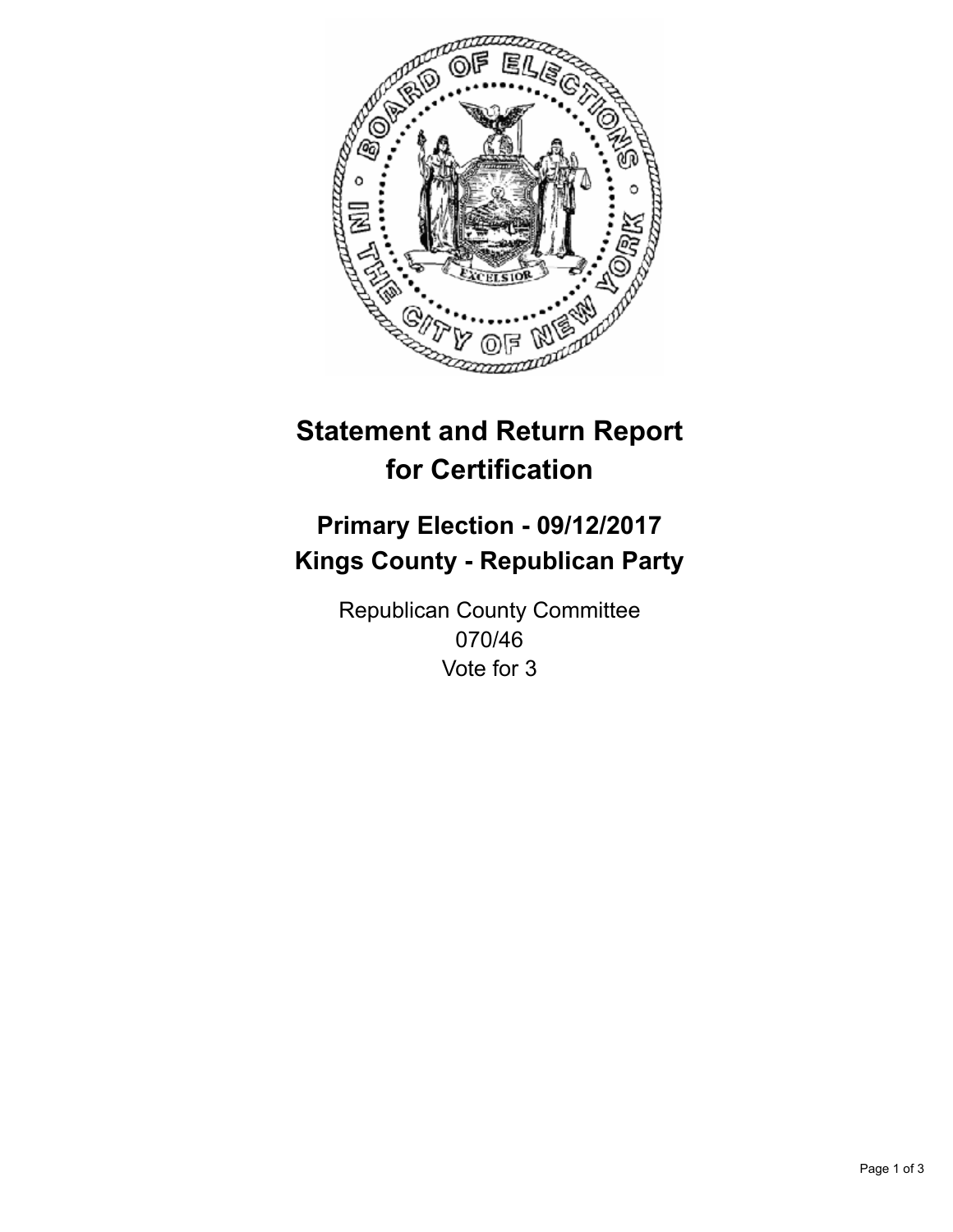

## **Assembly District 46**

| <b>PUBLIC COUNTER</b>                                    | 67       |
|----------------------------------------------------------|----------|
| <b>MANUALLY COUNTED EMERGENCY</b>                        | 0        |
| ABSENTEE / MILITARY                                      | 8        |
| AFFIDAVIT                                                | $\Omega$ |
| <b>Total Ballots</b>                                     | 75       |
| Less - Inapplicable Federal/Special Presidential Ballots | 0        |
| <b>Total Applicable Ballots</b>                          | 75       |
| <b>VINCENT CERVASIO</b>                                  | 25       |
| <b>LUCY GALASSO</b>                                      | 22       |
| RITA PAPAGNI                                             | 25       |
| <b>RICHARD FAGAN</b>                                     | 10       |
| ANTHONY V. FORMICA                                       | 30       |
| <b>Total Votes</b>                                       | 112      |
| Unrecorded                                               | 113      |